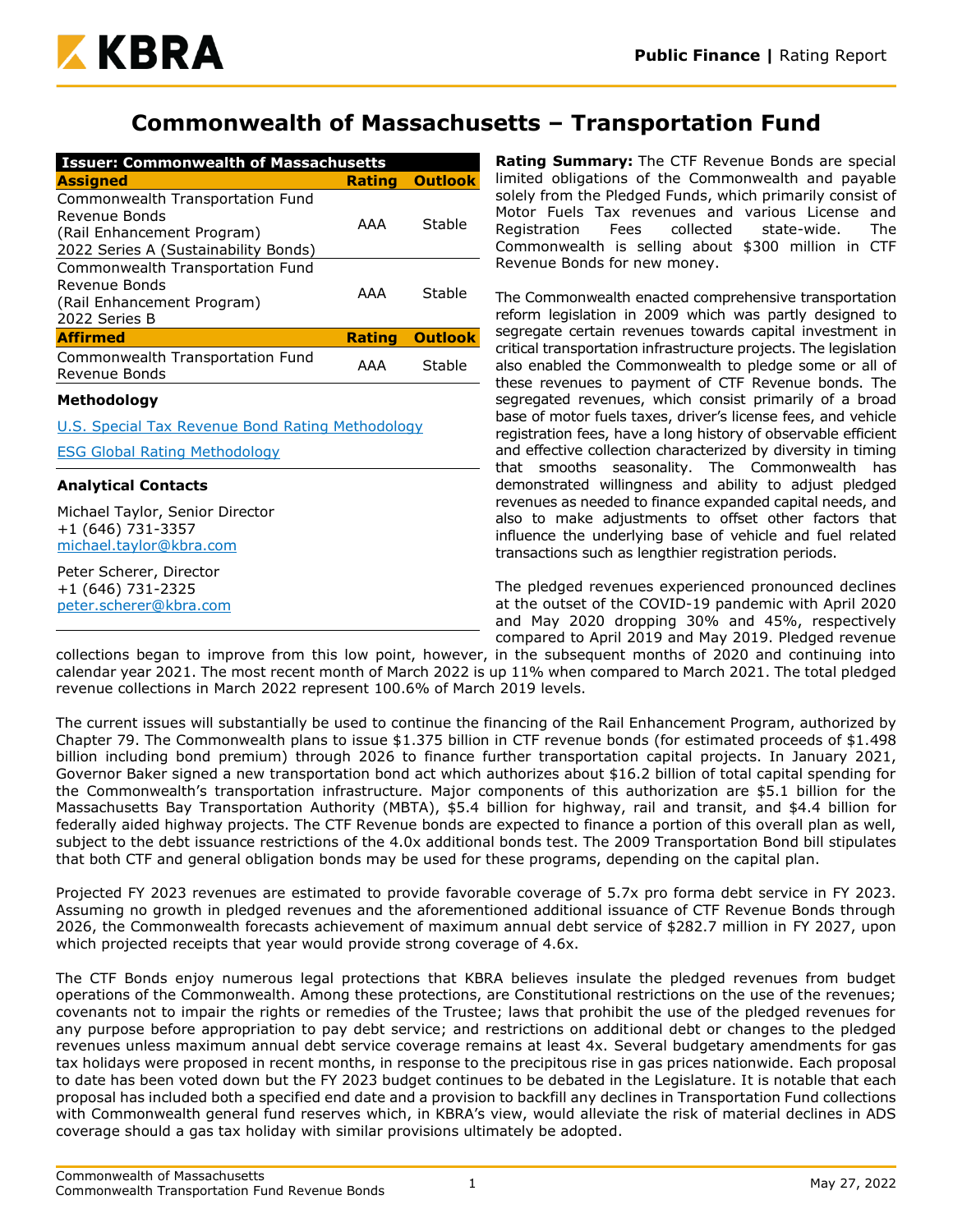The Stable Outlook reflects KBRA's expectation that pledged revenues are resilient and unlikely to decline significantly enough to impair coverage of debt service, even in very adverse economic conditions. Further, KBRA believes the Commonwealth has no meaningful incentive to divert or dilute the pledged revenues in ways that would be detrimental to bondholders.

To view KBRA's last full length report published November 5, 2020, click [here.](https://www.kbra.com/documents/report/41068/public-finance-commonwealth-of-massachusetts-commonwealth-transportation-fund-revenue-bonds-surveillance-report)

#### **Key Credit Considerations**

The rating actions reflect the following key credit considerations:

Credit Positives

- Very broad and resilient nature of the pledged revenues that are projected to provide more than 5.7x coverage of annual debt service requirements in FY 2023 and at least 4.6x coverage each year through maturity.
- Extensive legal protections that are collectively and effectively designed to insulate pledged revenues from Commonwealth budget operations.
- The Commonwealth's diverse, wealthy, and growing economy.

Credit Challenges

- The motor fuels portion of pledged revenues ( $\sim$ 51% in FY2021) is economically sensitive and likely to decrease in a recession, as they have during the pandemic-induced downturn – though total pledged revenue volatility is reduced by the more cyclically resilient nature of Registry Fees (~48% of FY 2021 pledged revenues).
- Pledged revenues are subject to pressure over the longer term as the economy shifts to alternative fuels and motor fuel consumption is likely to decline.

#### **Rating Sensitivities**

| _______________________                                                                       |  |
|-----------------------------------------------------------------------------------------------|--|
| Not applicable at AAA rating level.                                                           |  |
| An unlikely scenario where there was a substantial and sustained decline in pledged revenues. |  |

## **Pledged Revenue Details**

#### **Motor Fuels Tax**

Chapter 64A Receipts: 24 cents/gallon Gasoline Tax levied statewide.

Chapter 64E and Chapter 64F Receipts: 24 cents/gallon tax on special fuels and tax of 19.1% of average price/gallon of liquefied gas sold or used in the Commonwealth (Special Fuels Tax); 24 cents/gallon tax on each gallon of gasoline and special fuels acquired outside and used within the Commonwealth (Motor Carrier Tax).

#### **Registry Fees**

Chapter 90 Registry Fees: Motor vehicle registration fees, motor vehicle license fees, and miscellaneous fees relating to the operation and use of motor vehicles.

| <b>Key Ratios</b><br>FYE June 30 (dollars thousands)          |             |                          |            |
|---------------------------------------------------------------|-------------|--------------------------|------------|
|                                                               | 2020        |                          | 2021 A YOY |
| <b>Pledged Revenues and Coverage</b>                          |             |                          |            |
| Gas Tax (Ch 64A)                                              | \$          | 609,818 \$ 565,194 -7.9% |            |
| Sp. Fuels Tax (Ch 64E) / Motor Carrier Tax (Ch 64F)           | 96,477      | 96,298                   | $-0.2%$    |
| Registry Fees (Ch 90)                                         | 561,867     | 622,770 9.8%             |            |
| Total                                                         | \$1,268,162 | \$1,284,262              | 1.3%       |
| Annual Debt Service                                           | 214,183     | 218,904                  |            |
| Coverage                                                      | 5.9x        | 5.9x                     |            |
| Projected Revenues in MADS Year (FY 2027)                     |             | 1,294,696                |            |
| Pro Forma MADS w/5 Years of Planned Future Issuance (FY 2027) |             | 282,703                  |            |
| Pro Forma MADS Coverage from Projected Revenues               |             | 4.6x                     |            |
| Commonwealth Economic Data                                    |             |                          |            |
| Registry of Motor Vehicles Transactions, FY 2021              |             | 5,493,001                |            |
| YoY Chg.                                                      |             | 1.5%                     |            |
| Population (2021)                                             |             | 6,984,723                |            |
| 10-Yr CAGR                                                    |             | 0.5%                     |            |
| Per Capita Income (2021)                                      |             | \$45,455                 |            |
| as a % of US                                                  |             | 127%                     |            |
| Real Gross State Product (2021)                               |             | \$531 billion            |            |
| YoY                                                           |             | 6.4%                     |            |
| 10-Year CAGR                                                  |             | 2.2%                     |            |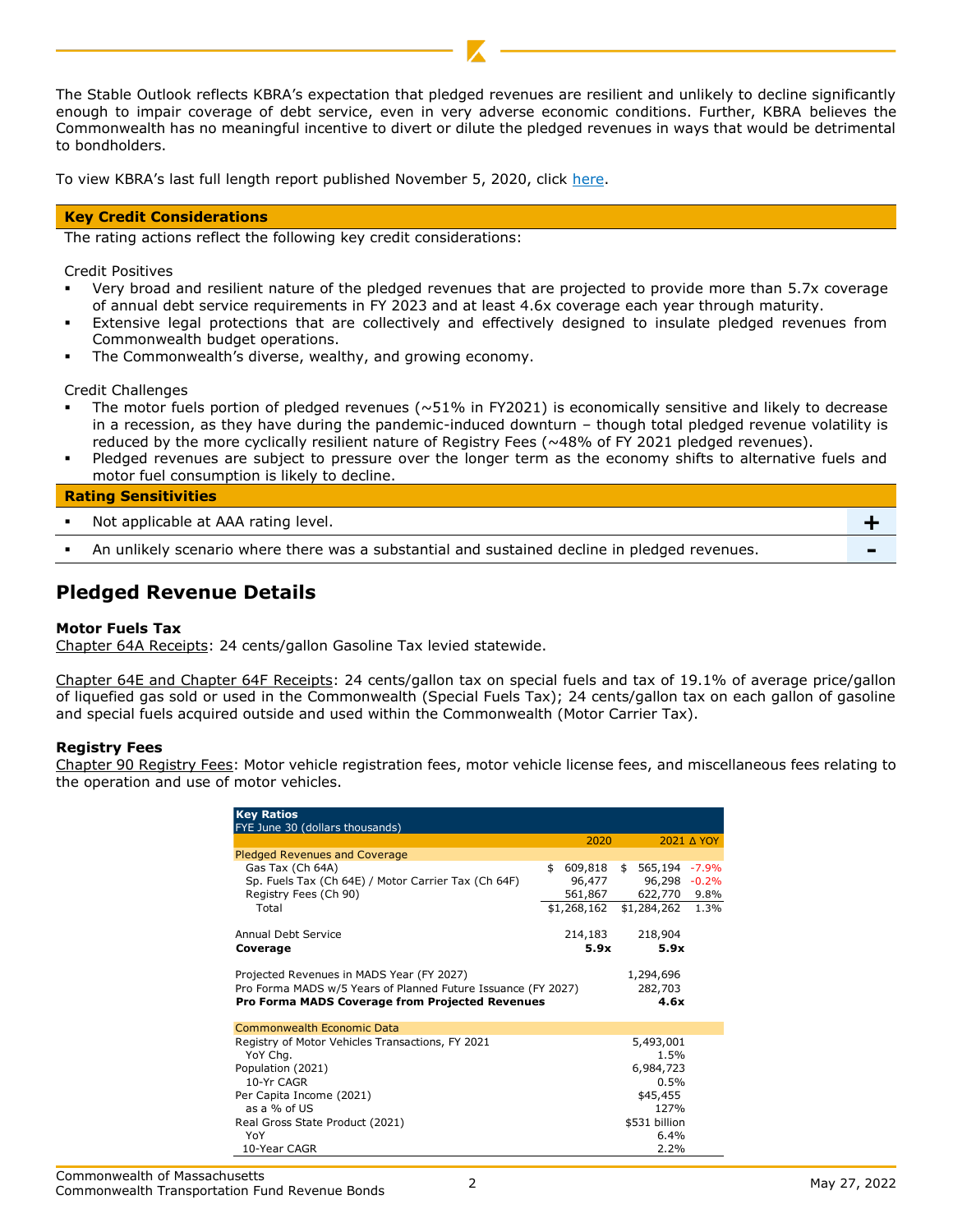| <b>Rating Determinants (RD)</b>   |     |
|-----------------------------------|-----|
| 1. Legal Framework                | AAA |
| 2. Nature of Special Tax Revenues | AAA |
| 3. Economic Base and Demographics | AAA |
| 4. Revenue Analysis               | AAA |
| 5. Coverage and Bond Structure    | AAA |

#### **Pledged Revenue Performance**

Pledged revenues experienced steady growth in the years preceding onset of the pandemic, increasing at a 2.8% CAGR in the decade ended in FY 2019. The onset of the pandemic effected collections beginning in March 2020. Total pledged revenues collected in the 12 months ending June 30, 2020 declined 8.8% YoY. Total pledged revenues for the 2021 fiscal year were up 1.3% YoY.

| <b>Figure 1</b>                       |                                  |                                                                                   |                     |                        |                                                                |                        |                                                              |          |  |  |  |  |
|---------------------------------------|----------------------------------|-----------------------------------------------------------------------------------|---------------------|------------------------|----------------------------------------------------------------|------------------------|--------------------------------------------------------------|----------|--|--|--|--|
| <b>Trend in Pledged Revenues</b>      |                                  |                                                                                   |                     |                        |                                                                |                        |                                                              |          |  |  |  |  |
| FYE June 30 (dollars thousands)       |                                  |                                                                                   |                     |                        |                                                                |                        |                                                              |          |  |  |  |  |
|                                       |                                  | <b>Pledged Motor Fuel Tax Receipts</b>                                            |                     |                        | Pledged                                                        |                        |                                                              |          |  |  |  |  |
| <b>Fiscal</b><br>Year<br><b>Ended</b> | <b>Gas Tax</b><br>Chapter<br>64A | Sp. Fuels<br>and Motor<br><b>Carrier Tax</b><br><b>Chapters</b><br>64E and<br>64F | <b>Total</b><br>(a) | $\Delta$<br><b>YOY</b> | <b>Registry</b><br>Fee<br><b>Receipts</b><br>Chapter 90<br>(b) | $\Delta$<br><b>YOY</b> | <b>Total</b><br><b>Pledged</b><br><b>Revenues</b><br>$(a+b)$ | Δ<br>YOY |  |  |  |  |
| 1996                                  | \$532,324                        | \$65,259                                                                          | \$597,583           |                        | \$280,923                                                      |                        | \$<br>878,506                                                |          |  |  |  |  |
| 1997                                  | 535,040                          | 66,528                                                                            | 601,568             | 0.7%                   | 313,215                                                        | 11.5%                  | 914,783                                                      | 4.1%     |  |  |  |  |
| 1998                                  | 546,213                          | 73,822                                                                            | 620,035             | 3.1%                   | 312,180                                                        | $-0.3%$                | 932,215                                                      | 1.9%     |  |  |  |  |
| 1999                                  | 561,714                          | 73,549                                                                            | 635,263             | 2.5%                   | 297,658                                                        | $-4.7%$                | 932,921                                                      | 0.1%     |  |  |  |  |
| 2000                                  | 572,209                          | 79,041                                                                            | 651,250             | 2.5%                   | 300,040                                                        | 0.8%                   | 951,290                                                      | 2.0%     |  |  |  |  |
| 2001                                  | 576,974                          | 81,547                                                                            | 658,521             | 1.1%                   | 322,808                                                        | 7.6%                   | 981,329                                                      | 3.2%     |  |  |  |  |
| 2002                                  | 585,519                          | 79,904                                                                            | 665,423             | 1.0%                   | 338,440                                                        | 4.8%                   | 1,003,863                                                    | 2.3%     |  |  |  |  |
| 2003                                  | 593,691                          | 81,255                                                                            | 674,946             | 1.4%                   | 397,683                                                        | 17.5%                  | 1,072,629                                                    | 6.9%     |  |  |  |  |
| 2004                                  | 600,255                          | 82,659                                                                            | 682,914             | 1.2%                   | 386,284                                                        | $-2.9%$                | 1,069,198                                                    | $-0.3%$  |  |  |  |  |
| 2005                                  | 599,736                          | 84,382                                                                            | 684,118             | 0.2%                   | 413,481                                                        | 7.0%                   | 1,097,599                                                    | 2.7%     |  |  |  |  |
| 2006                                  | 589,591                          | 80,785                                                                            | 670,376             | $-2.0%$                | 375,670                                                        | $-9.1%$                | 1,046,046                                                    | $-4.7%$  |  |  |  |  |
| 2007                                  | 594,892                          | 79,545                                                                            | 674,437             | 0.6%                   | 388,496                                                        | 3.4%                   | 1,062,933                                                    | 1.6%     |  |  |  |  |
| 2008                                  | 595,380                          | 75,560                                                                            | 670,940             | $-0.5%$                | 396,904                                                        | 2.2%                   | 1,067,844                                                    | 0.5%     |  |  |  |  |
| 2009                                  | 578,691                          | 73,462                                                                            | 652,153             | $-2.8%$                | 403,780                                                        | 1.7%                   | 1,055,933                                                    | $-1.1%$  |  |  |  |  |
| 2010                                  | 576,676                          | 76,369                                                                            | 653,045             | 0.1%                   | 485,789                                                        | 20.3%                  | 1,138,834                                                    | 7.9%     |  |  |  |  |
| 2011                                  | 580,031                          | 79,152                                                                            | 659,183             | 0.9%                   | 496,034                                                        | 2.1%                   | 1,155,217                                                    | 1.4%     |  |  |  |  |
| 2012                                  | 581,148                          | 79,028                                                                            | 660,176             | 0.2%                   | 508,608                                                        | 2.5%                   | 1,168,784                                                    | 1.2%     |  |  |  |  |
| 2013                                  | 570,477                          | 79,302                                                                            | 649,779             | $-1.6%$                | 522,199                                                        | 2.7%                   | 1,171,978                                                    | 0.3%     |  |  |  |  |
| 2014                                  | 640,702                          | 89,938                                                                            | 730,640             | 12.4%                  | 533,194                                                        | 2.1%                   | 1,263,834                                                    | 7.8%     |  |  |  |  |
| 2015                                  | 656,445                          | 97,947                                                                            | 754,392             | 3.3%                   | 581,686                                                        | 9.1%                   | 1,336,078                                                    | 5.7%     |  |  |  |  |
| 2016                                  | 666,539                          | 98,309                                                                            | 764,848             | 1.4%                   | 580,426                                                        | $-0.2%$                | 1,345,274                                                    | 0.7%     |  |  |  |  |
| 2017                                  | 670,093                          | 97,762                                                                            | 767,855             | 0.4%                   | 598,683                                                        | 3.1%                   | 1,366,538                                                    | 1.6%     |  |  |  |  |
| 2018                                  | 667,866                          | 99,654                                                                            | 767,520             | 0.0%                   | 612,780                                                        | 2.4%                   | 1,380,300                                                    | 1.0%     |  |  |  |  |
| 2019                                  | 672,866                          | 100,923                                                                           | 773,789             | 0.8%                   | 616,830                                                        | 0.7%                   | 1,390,617                                                    | 0.7%     |  |  |  |  |
| 2020                                  | 609,818                          | 96,477                                                                            | 706,295             | $-8.7%$                | 561,867                                                        | $-8.9%$                | 1,268,162                                                    | $-8.8%$  |  |  |  |  |
| 2021                                  | 565,194                          | 96,298                                                                            | 661,492             | $-6.3%$                | 622,770                                                        | 10.8%                  | 1,284,262                                                    | 1.3%     |  |  |  |  |

*Source: Commonwealth of Massachusetts*

More recent collections of pledged revenues have shown continued improvement. Gross collections for the month of March 2022 are up 11.0% compared to March 2021 and represent 100.6% of March 2019 collections. For the period of July-March 2022, gross collections are up 3.2% YoY, though still only represent 95.4% of 2019 levels.

| <b>Figure 2</b>                                                                         |    |           |    |                    |    |           |    |         |  |          |                        |          |
|-----------------------------------------------------------------------------------------|----|-----------|----|--------------------|----|-----------|----|---------|--|----------|------------------------|----------|
| Monthly Collections of Pledged Funds <sup>1</sup><br>FYE June 30 (dollars in thousands) |    |           |    |                    |    |           |    |         |  |          |                        |          |
|                                                                                         |    |           |    |                    |    |           |    |         |  |          | Change from            |          |
|                                                                                         |    |           |    | <b>Collections</b> |    |           |    |         |  |          | Same Period in FY 2019 |          |
|                                                                                         |    | 2019      |    | 2020               |    | 2021      |    | 2022    |  | 2020     | 2021                   | 2022     |
| July                                                                                    | \$ | 97.911    | \$ | 99,181             | \$ | 103,194   | \$ | 99,534  |  | 1.3%     | 5.4%                   | 1.7%     |
| August                                                                                  |    | 112,262   |    | 112,721            |    | 104,981   |    | 104,187 |  | $0.4\%$  | $-6.5%$                | $-7.2%$  |
| September                                                                               |    | 109,360   |    | 108,671            |    | 103,126   |    | 103,537 |  | $-0.6%$  | $-5.7%$                | $-5.3%$  |
| October                                                                                 |    | 119,107   |    | 119,775            |    | 110,441   |    | 119,066 |  | $0.6\%$  | $-7.3%$                | 0.0%     |
| November                                                                                |    | 135,878   |    | 154,148            |    | 123,999   |    | 137,857 |  | 13.4%    | $-8.7%$                | 1.5%     |
| December                                                                                |    | 133,138   |    | 122,211            |    | 124,593   |    | 124,771 |  | $-8.2%$  | $-6.4%$                | $-6.3%$  |
| January                                                                                 |    | 116,798   |    | 116,088            |    | 100,777   |    | 98,956  |  | $-0.6%$  | $-13.7%$               | $-15.3%$ |
| February                                                                                |    | 98,743    |    | 85,031             |    | 85,224    |    | 88,442  |  | $-13.9%$ | $-13.7%$               | $-10.4%$ |
| March                                                                                   |    | 101,822   |    | 99,284             |    | 92,211    |    | 102,391 |  | $-2.5%$  | $-9.4%$                | 0.6%     |
| April                                                                                   |    | 111,185   |    | 77,717             |    | 108,886   |    |         |  | $-30.1%$ | $-2.1%$                |          |
| May                                                                                     |    | 111,170   |    | 61,361             |    | 99,825    |    |         |  | $-44.8%$ | $-10.2%$               |          |
| June                                                                                    |    | 143,243   |    | 111,973            |    | 127,004   |    |         |  | $-21.8%$ | $-11.3%$               |          |
| July to March Sub-Total                                                                 |    | 1,025,021 |    | 1,017,110          |    | 948,546   |    | 978,740 |  |          |                        |          |
| <b>Full Fiscal Year Total</b>                                                           |    | 1,390,617 |    | 1,268,162          |    | 1,284,262 |    | n.a.    |  |          |                        |          |
| Source: POS                                                                             |    |           |    |                    |    |           |    |         |  |          |                        |          |

<sup>1</sup>Amounts shown are gross collections.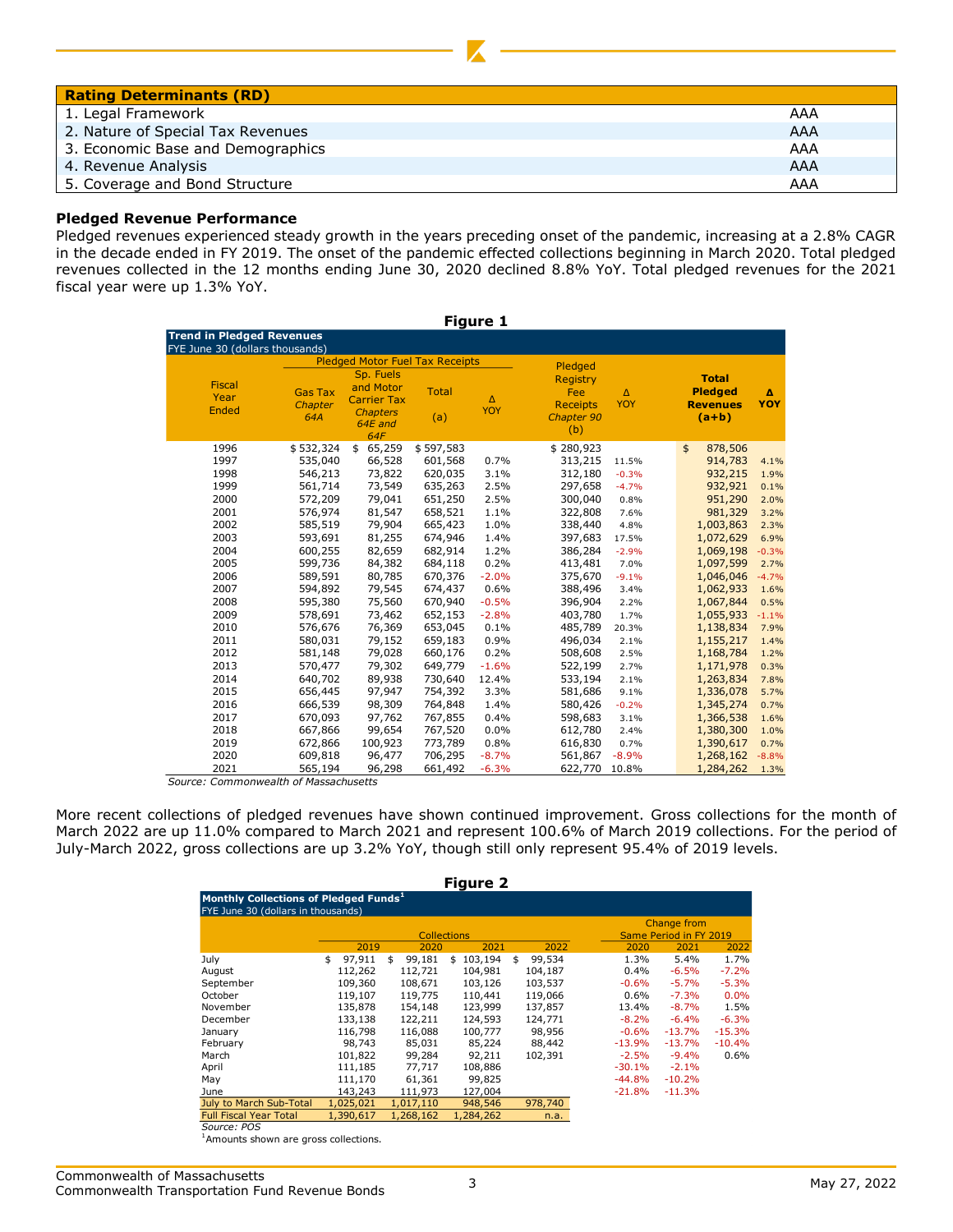#### **Debt Service Coverage**

Debt service coverage of the current issue together with outstanding bonds is shown below. The prior lien 1994 bonds are fully amortized in 2022 and this lien is closed. Based on projected additional issuance through 2026, the Commonwealth forecasts achievement of maximum annual debt service of \$282.7 million in FY 2027, upon which projected receipts that year would provide strong coverage of 4.6x.

|                                       |                            | <b>Figure 3</b>                         |                                        |                                     |          |  |  |  |  |  |  |
|---------------------------------------|----------------------------|-----------------------------------------|----------------------------------------|-------------------------------------|----------|--|--|--|--|--|--|
| <b>Historic Debt Service Coverage</b> |                            |                                         |                                        |                                     |          |  |  |  |  |  |  |
| FYE June 30 (dollars thousands)       |                            |                                         |                                        |                                     |          |  |  |  |  |  |  |
| <b>Fiscal</b><br>Year                 | Pledged<br><b>Revenues</b> | 1994 Trust<br>Agreement<br><b>Bonds</b> | <b>CTF Bond</b><br><b>Debt Service</b> | <b>Total Debt</b><br><b>Service</b> | Coverage |  |  |  |  |  |  |
| 2011                                  | \$1,155,217                | \$<br>58,932                            | 14,318<br>\$                           | 73,250<br>\$                        | 15.77x   |  |  |  |  |  |  |
| 2012                                  | 1,168,785                  | 58,939                                  | 32,623                                 | 91,562                              | 12.76x   |  |  |  |  |  |  |
| 2013                                  | 1,171,978                  | 58,922                                  | 58,108                                 | 117,030                             | 10.01x   |  |  |  |  |  |  |
| 2014                                  | 1,263,834                  | 52,704                                  | 86,093                                 | 138,797                             | 9.11x    |  |  |  |  |  |  |
| 2015                                  | 1,336,078                  | 52,701                                  | 101,922                                | 154,623                             | 8.64x    |  |  |  |  |  |  |
| 2016                                  | 1,345,274                  | 51,382                                  | 106,707                                | 158,089                             | 8.51x    |  |  |  |  |  |  |
| 2017                                  | 1,366,538                  | 51,276                                  | 124,825                                | 176,101                             | 7.76x    |  |  |  |  |  |  |
| 2018                                  | 1,380,300                  | 29,825                                  | 149,968                                | 179,793                             | 7.68x    |  |  |  |  |  |  |
| 2019                                  | 1,390,619                  | 29,818                                  | 176,189                                | 206,007                             | 6.75x    |  |  |  |  |  |  |
| 2020                                  | 1,268,162                  | 29,822                                  | 184,361                                | 214,183                             | 5.92x    |  |  |  |  |  |  |
| 2021                                  | 1,284,262                  | 29,821                                  | 189,083                                | 218,904                             | 5.87x    |  |  |  |  |  |  |

*Source: Commonwealth of Massachusetts*

## **Bankruptcy Assessment**

The United States Bankruptcy Code is not applicable to states. Because the Commonwealth is a state, it is thus not eligible for relief under the U.S. Bankruptcy Code.

### **ESG Management**

KBRA typically analyzes Environmental, Social, and Governance (ESG) factors through the lens of how issuers plan for and manage relevant ESG risks and opportunities. More information on KBRA's approach to ESG risk management in public finance ratings can be found [here.](https://www.kbra.com/documents/report/56672/states-kbra-s-framework-for-incorporating-esg-risk-management-in-credit-ratings) Over the medium-term, public finance issuers will likely need to prioritize ESG risk management and disclosure with the likelihood of expansions in ESG-related regulation and rising investor focus on ESG issues.

# **Environmental Factors**

Reliance on Oil Consumption: KBRA anticipates that the gasoline and diesel sales that underly about half of the pledged revenues will likely gradually decline in the coming decades due to the phase-in of alternative fuels and electric cars. Risk of a potentially declining revenue source however is balanced by the strong debt service coverage.

Sustainability Bonds Designation: The 2022 Series A Bonds are designated Sustainability Bonds, reflecting the use of proceeds to finance projects that will provide mass transit commute options to more individuals. A portion of proceeds will finance the Green Line Extension (GLX), a project that extends the MBTA Green Line to serve the cities of Cambridge, Somerville, and Medford. An additional portion will fund the South Coast Rail Project (SCR) which will provide commuter rail access between underserved southeastern Massachusetts cities and Boston.

The Commonwealth has designated the bonds as "Sustainability Bonds" under the Sustainability Bond Guidelines established by the International Capital Market Association, based upon the expectation that the projects will increase public transit ridership and significantly reduce vehicle emissions.

Clean Energy and Climate Plan for 2025 and 2030 (CECP): On March 26, 2021, Governor Baker signed into law An Act Creating A Next-Generation Roadmap for Massachusetts Climate Policy, which requires the Secretary of the Executive Office of Environmental Affairs to set interim emissions limit and sector-specific sub-limits every 5 years. The 2030 emissions limit shall be at least 50% below the 1990 baseline, the 2040 emissions limit shall be at least 75% below the 1990 level, and a 2050 emissions limit that achieves at least net zero statewide greenhouse gas emissions, provided that in no event shall the level of emissions in 2050 be higher than a level 85% below the 1990 level. It also specifies July 1, 2022 as the deadline for the adoption of the 2025 and 2030 emissions limits and sublimits, as well as the release of a comprehensive plan to achieve those limits. In compliance with the new law, EEA will develop and finalize the 2025/2030 CECP by the deadline. At the same time, the Administration is continuing implementation of the strategies, policies, and actions outlined in the Interim 2030 CECP.